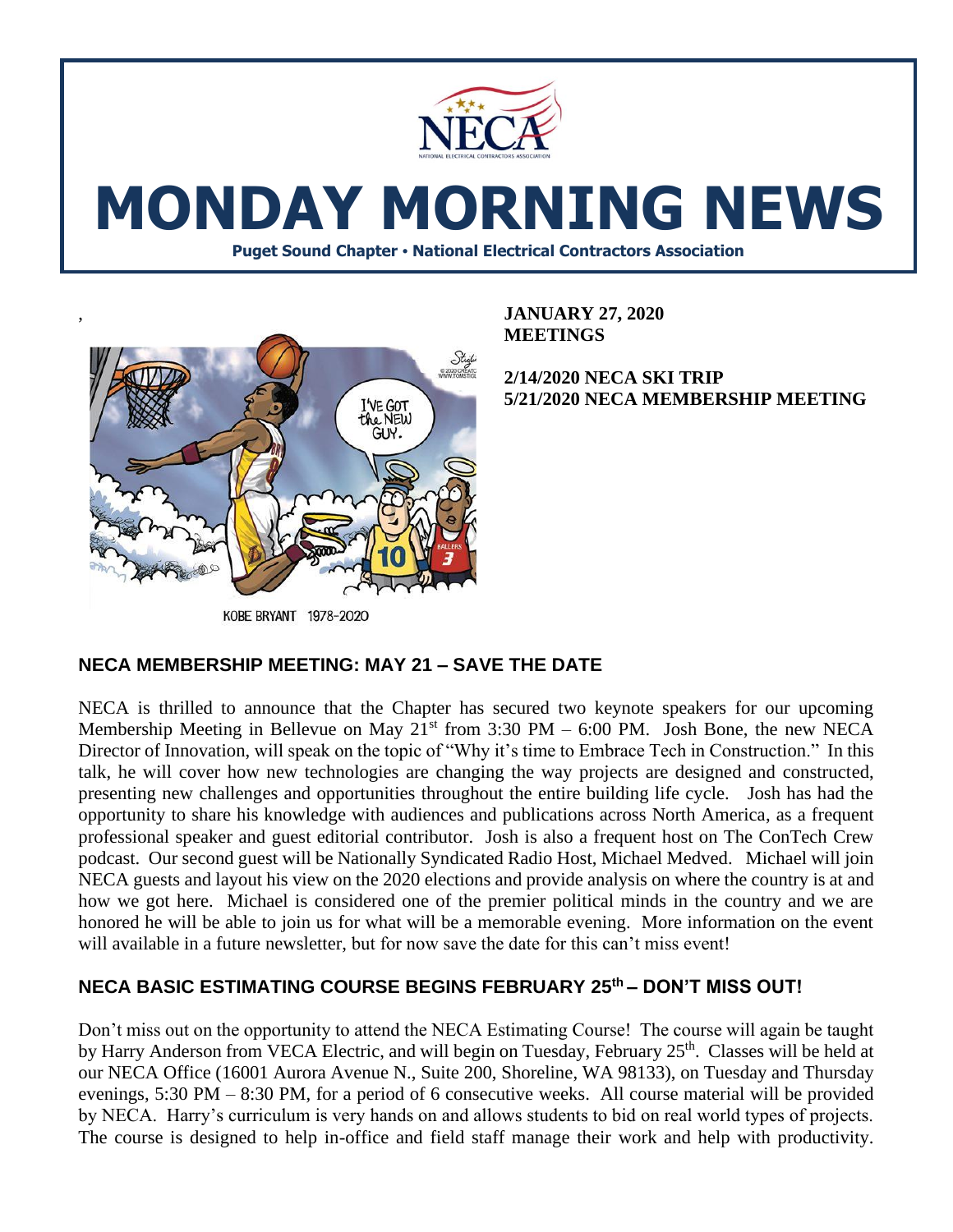Students will receive the NECA Manual of Labor Units, along with other class materials. The class is limited to 24 students, and will be filled on a first come, first served basis. The cost per student is \$275. If you are interested in attending, please contact [chris@necaseattle.org.](mailto:chris@necaseattle.org)

### **NECA PUBLISHES REVISED RECOMMENDED PRACTICE FOR DESIGNING, INSTALLING, OPERATING AND MAINTAINING MICROGRIDS**

NECA 417-2019, Recommended Practice for Designing, Installing, Operating, and Maintaining Microgrids, is the latest revision in the National Electrical Installation Standards (NEIS®) series, published by the National Electrical Contractors Association (NECA).

NECA 417 has been meticulously revised to include the latest revisions in the National Electrical Code (NEC)®, while continuing to deliver the most current and highest level of quality and performance criteria to maintain and operate microgrid systems through recommended practices successfully. This helps contractors, designers, and installers get the installation right the first time. This standard applies to microgrids and provides recommended practices for their design, installation, commissioning, operation and maintenance. It covers distributed energy resources, distributed generation and energy storage systems, electrical power distribution system components and equipment associated with microgrids. This applies to Energy Storage Systems (see NECA 416) and Microgrid Generation Systems, including:

Solar Photovoltaic (PV) Power Systems (See NECA 412) Wind Power Systems Fuel Cells Microturbines Engine-Generators (See NECA 404)

Additionally, NECA 417 covers power distribution system components and equipment associated with microgrids and energy storage systems. This can be applied to conductors, disconnecting means, overcurrent protection and grounding and bonding. In today's market, owners demand the best electrical installation for their money. Conforming to the requirements of the NEIS ensures that facility owners and managers receive a quality installation that will not only look good, but will also provide optimal performance for years. "NECA's library of National Electrical Installation Standards (NEIS) has grown over the years, and as new technologies emerge, the NEIS evolve and keep pace," stated Michael Johnston, NECA Executive Director of Standards and Safety. "The standards are constantly providing significant value to those involved in electrical design and engineering communities. NEIS help professionals reduce and often eliminate specification writing time in the design development process." ORDERING INFORMATION:

NECA 417-2019, Recommended Practice for Designing, Installing, Operating, and Maintaining Microgrids is \$25 for NECA members and \$55 for non-members. Visit the NECA Store at necanet.org/Store to purchase in digital (PDF) or print format, or contact the NECA Order Desk at (301) 215-4504, orderdesk@necanet.org. Bulk pricing is available.

#### **NOW AVAILABLE: NECA LEARNING CENTER ON-DEMAND COURSE ON SUBMITTALS**

Submittals are an essential part of the construction process, and the project manager must stay on top of them to ensure the project proceeds smoothly and on schedule. Preparing, Processing and Tracking Submittals, the newest topic available through NECA's project management course series, discusses the submittals process, how to prepare and submit them and the importance of carefully tracking and reviewing them. This short, on-demand online course can be accessed in the NECA Learning Center. Learn more at [www.necanet.org/PM.](http://www.necanet.org/PM)